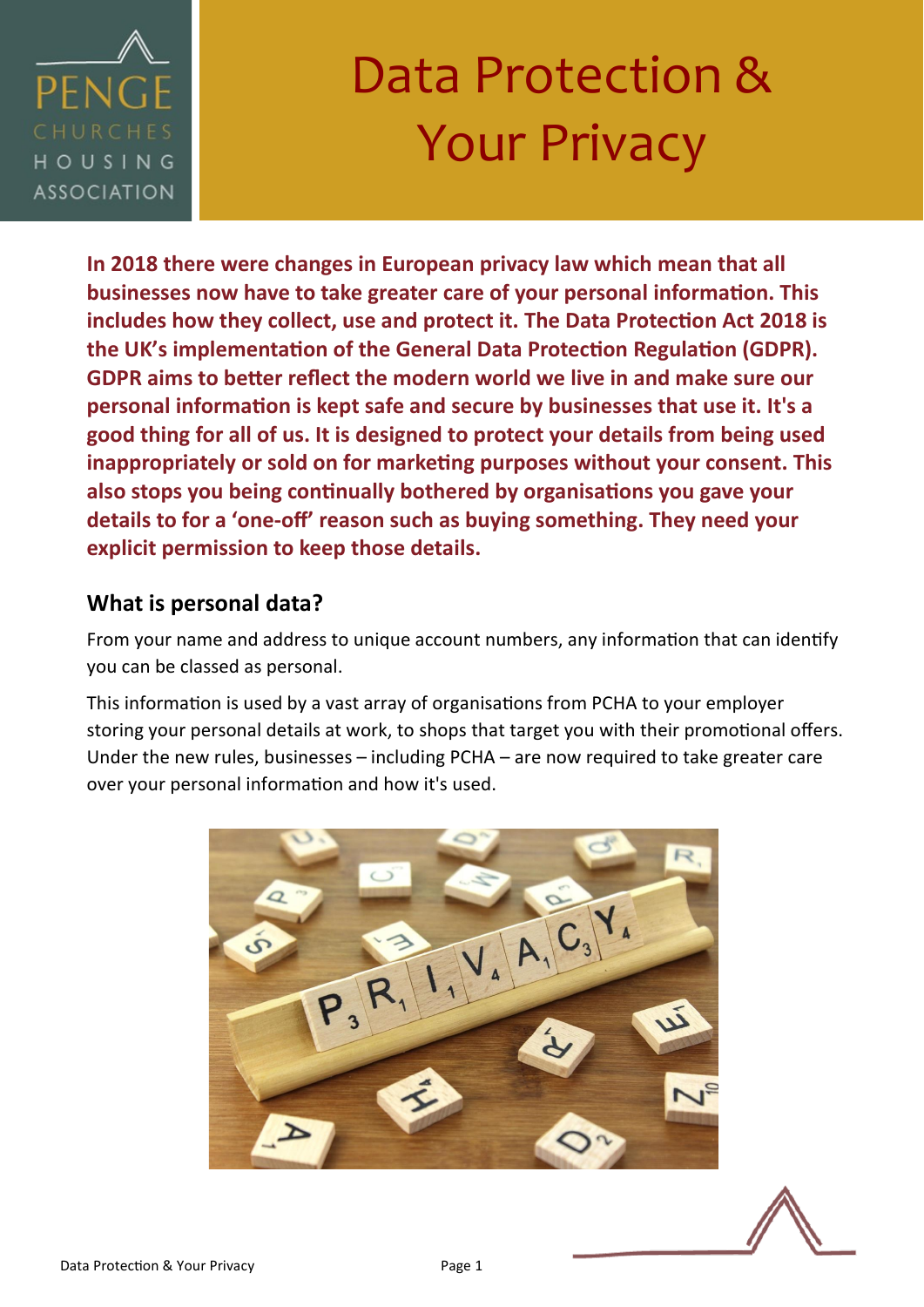

#### **Do we need your consent?**

Because we have a contract with you  $-$  the tenancy agreement  $-$  we do not need to get consent from you to hold information that we need in order to fulfil that contract. We currently hold the following information about you :

- Full name (and proof of your identity / photo ID)
- Date of birth
- National Insurance number (your unique identifier)
- Contact details (phone, e-mail or correspondence address)
- Details of anyone authorised to act on your behalf if applicable
- Basic details (name and DOB) of anyone who lives with you
- Card details if you pay by card (however, the full card details are not stored)
- Ethnicity and language preferences
- Support needs, emergency contacts
- Proof of housing eligibility.

We use the information we collect from or about you (as applicable) in various areas of our work, including:

- Managing your account charges and payments, including arrears, and making changes to your tenancy to reflect changes in family or health circumstances.
- Management of properties, including arranging access for maintenance and repairs, and other service delivery.
- Ensuring tenancy conditions are complied with, such as dealing with anti-social behaviour or fraud.
- Complying with relevant legislation and regulation.
- Assessing levels of satisfaction with our services and analysing complaints.
- Providing additional support services to you.
- Keeping you up to date with PCHA events and news.



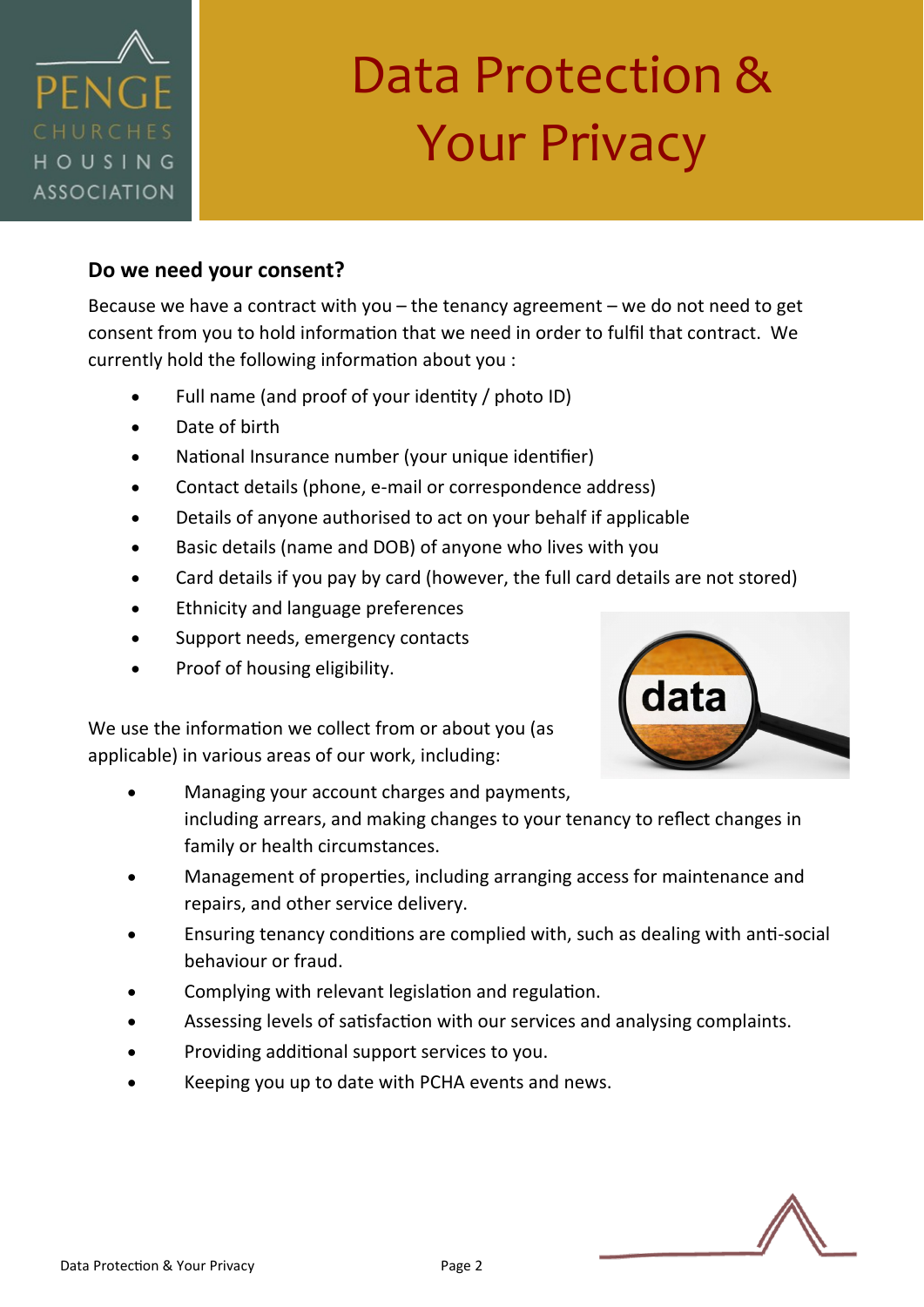

### **Who do we share your data with?**

We will not disclose personal information about you to other parties except where you have given us your consent to disclose (if required) or if we have a legitimate interest or other good reason to do so, for example with our maintenance contractors, utility companies or local authority benefit departments authorised to act on our behalf.

We may sometimes be required by law to share information with enforcement or other statutory agencies. This may be shared without your consent.

### **How long do we keep your data?**

We will securely destroy / delete personal data when we no longer need it or no longer have a legitimate interest in keeping it. All personal, account and tenancy data (including rent account details) will be retained for as long as we provide housing or services to you, or as long as you have an outstanding balance on your account with us, and for six years afterwards.

Otherwise we keep your personal information only for as long as required by us:

- To provide you with services and manage the tenancy
- To comply with other law, including for the period demanded by our tax authorities
- To support a claim or defence in court.